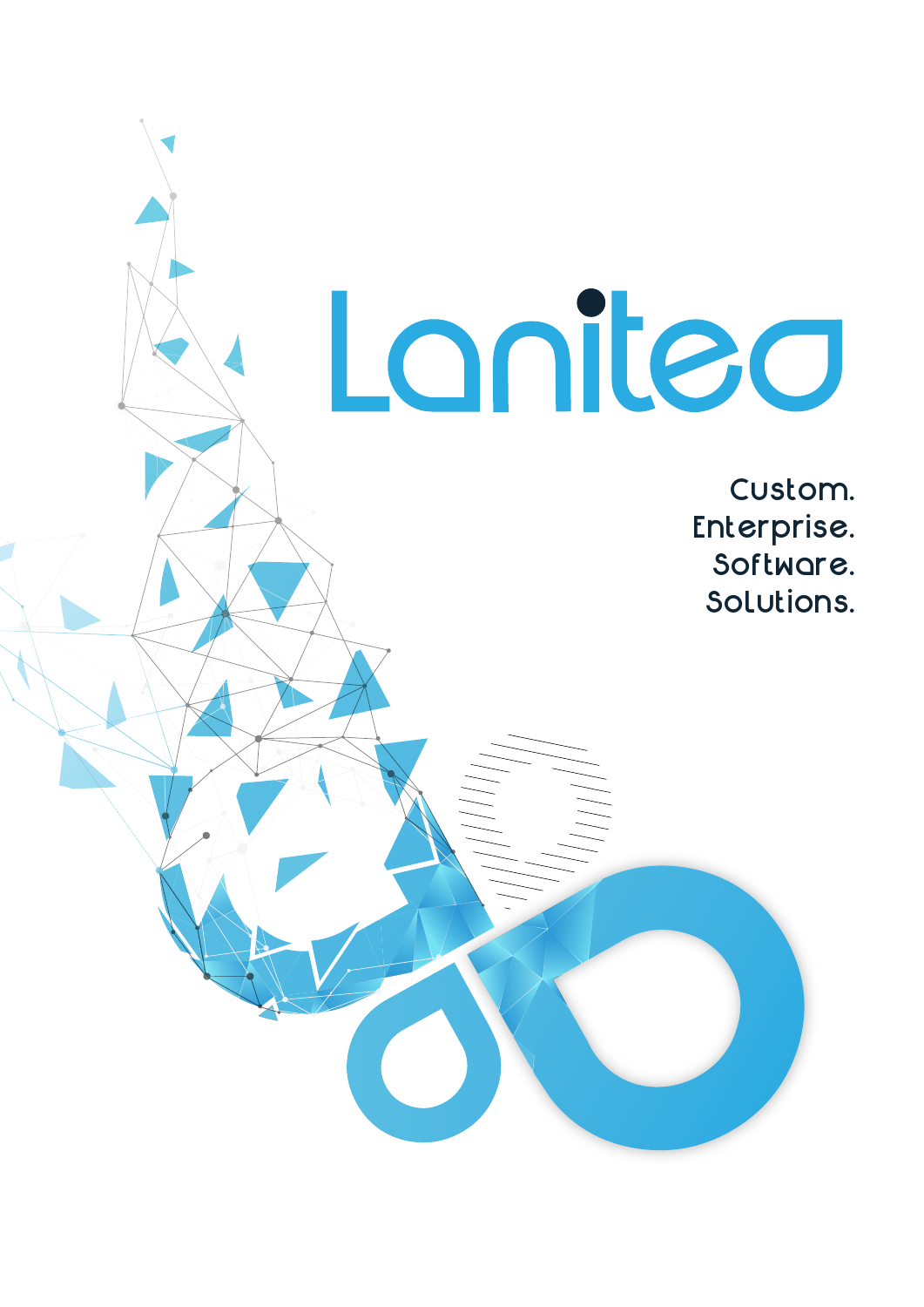# **SOFTWARE DEVELOPMENT**

#### **FROM STARTUPS TO MULTICORPORATE ENTERPRISES**

**Our innovative and value driven tailor-made software solutions help you increase sales and productivity.**



**MAKING YOUR CUSTOMERS HAPPY**

**Our quality assurance engineers make sure that your software looks and behaves as specified.** 





MANUAL TESTING AUTOMATED TESTING LOAD & STRESS



**TESTING**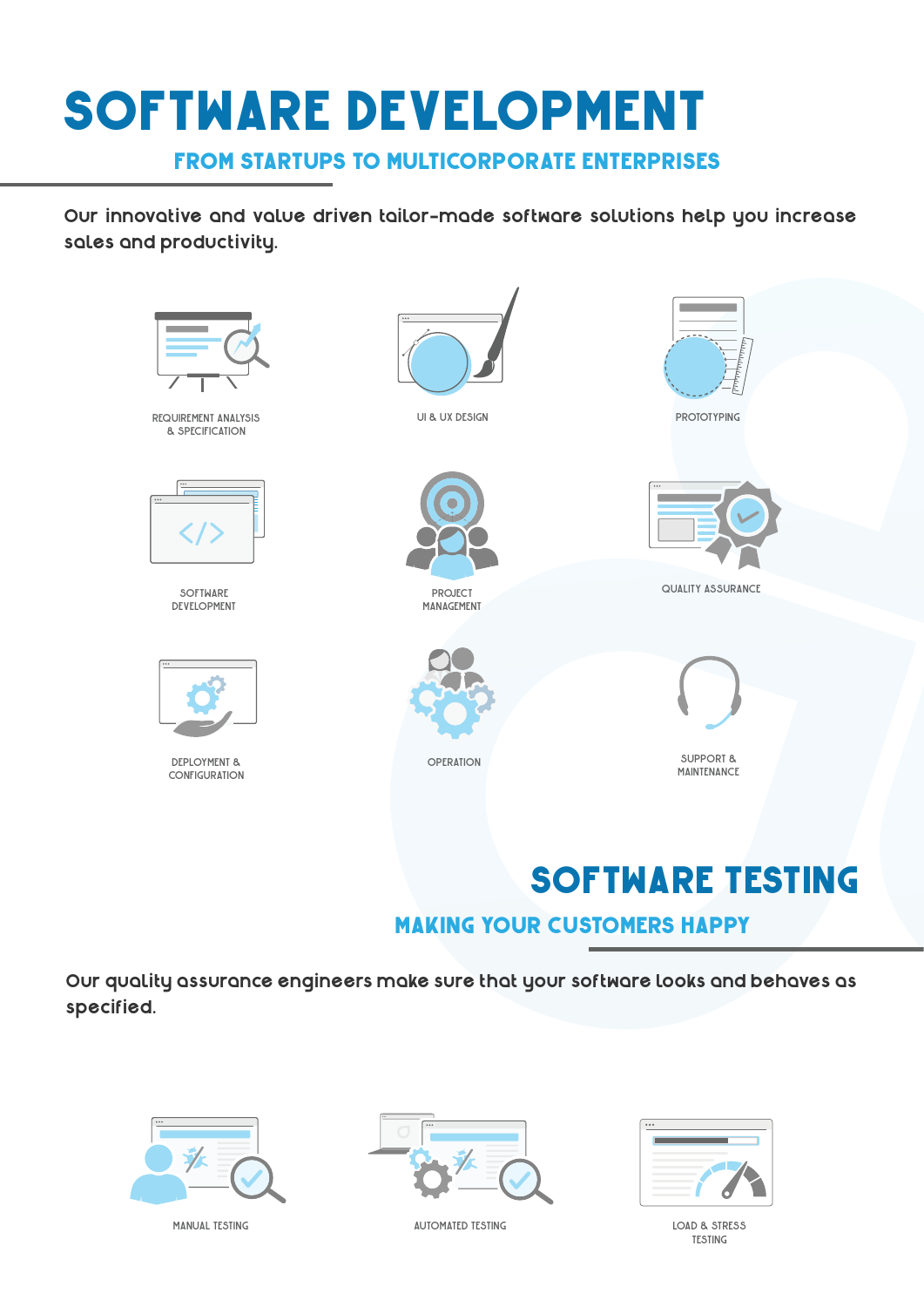### **DEDICATED TEAM**

#### **SCALE UP YOUR SOFTWARE DEVELOPMENT**

**Boost your software development with our dedicated team of software developers, graphic designers and quality assurance engineers.**

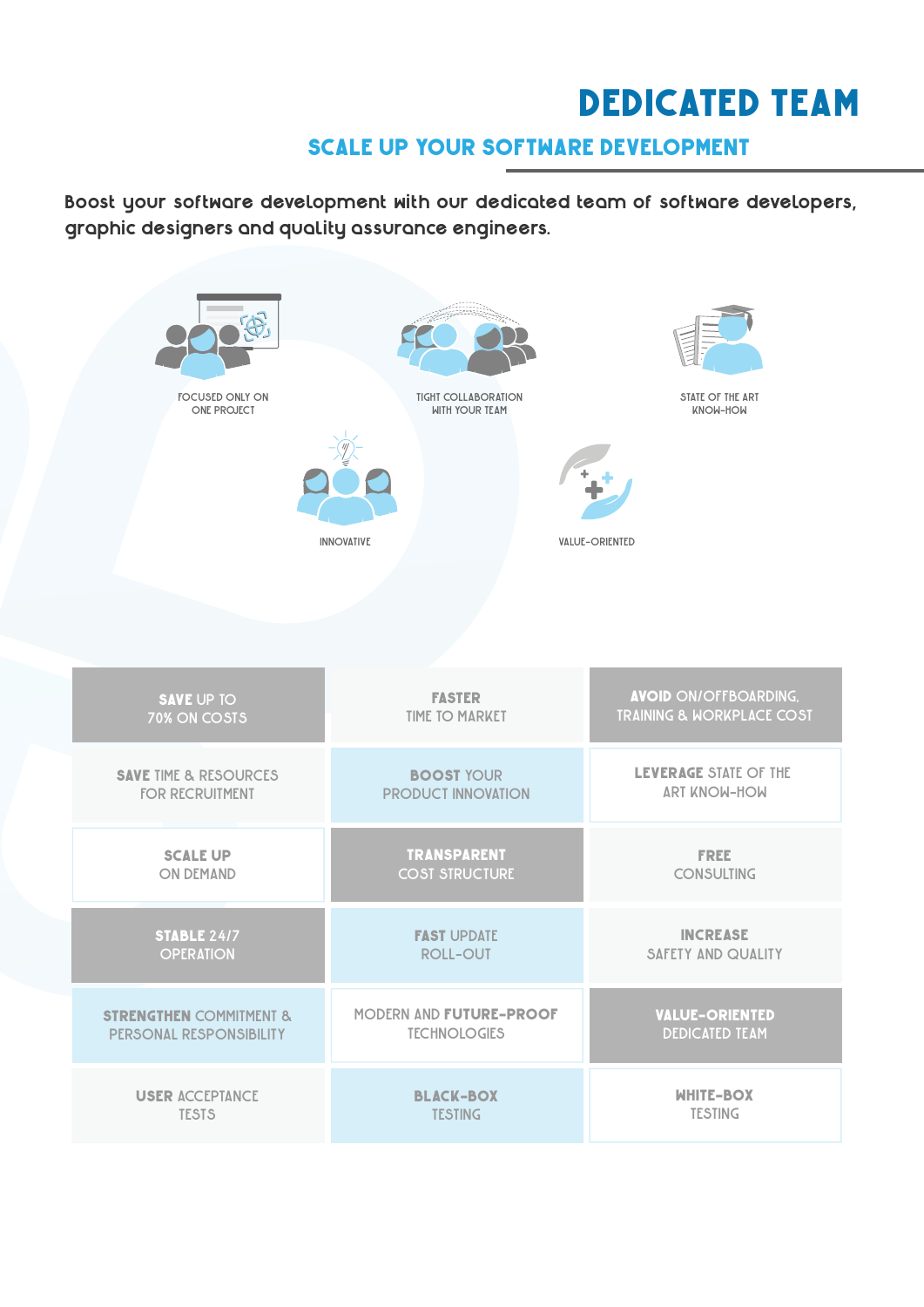## **EXPERTISE**



## **PHILOSOPHY**

We are a **software development company** committed to providing our customers **tailor-made software solutions**. With over 20 years of experience in the IT industry, we are your reliable partner when it comes to creating individual software solutions. As a great proponent and user of agile product development methodologies, we are able to react promptly and flexibly to any change in requirements. We accompany our customers throughout the entire product development process, from requirements analysis to design, implementation, quality assurance, maintenance and support. Our dedicated near-shore teams are seamlessly integrated into your organization and complement your project team optimally.

### **MISSION**

**Increase sales and productivity of enterprises by providing them innovative software solutions.**

## **VISION**

**Intuitive and user-centric software solutions.**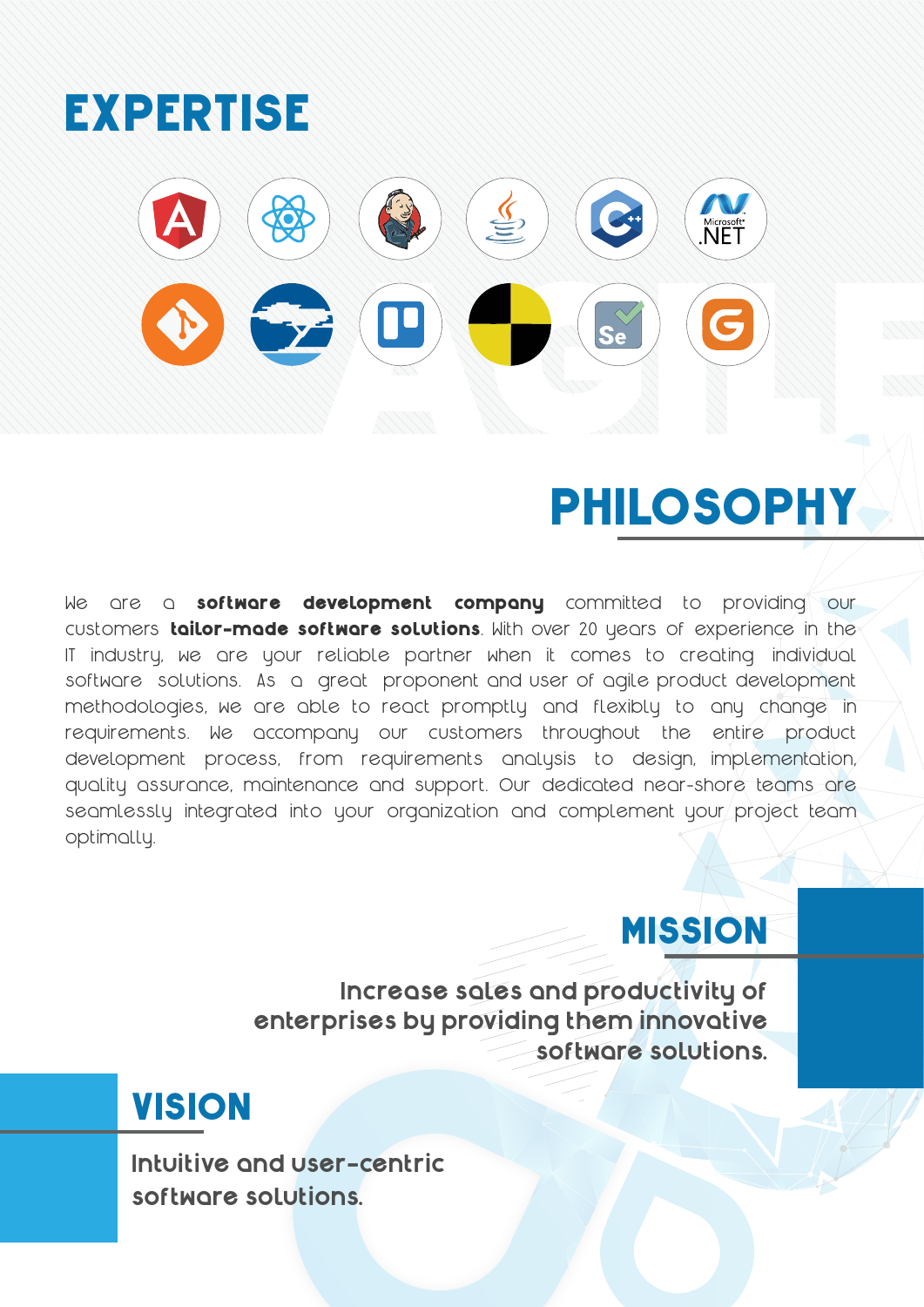

#### **PARTNERSHIP**

Only satisfied customers and employees can ensure long-term success. Therefore, our goal is to establish close and lasting relationships with our customers and employees. Open and honest communication creates trust. We listen and are grateful for any feedback.

#### **INNOVATION**

The innovation is the foundation of the technological progress. That is why we always strive to use not only current and proven technologies in our projects, but also to generate the innovation itself.

#### **QUALITY**

Our commitment to quality: provide optimum solutions at all times. It is only fulfilled by the high quality of our employees, processes and tools.

#### **AGILITY**

Changes are an integral part of our lives. Process and product requirements are rapidly changing. We accept change as a constant and build our organization so that we can act flexible and adaptable.